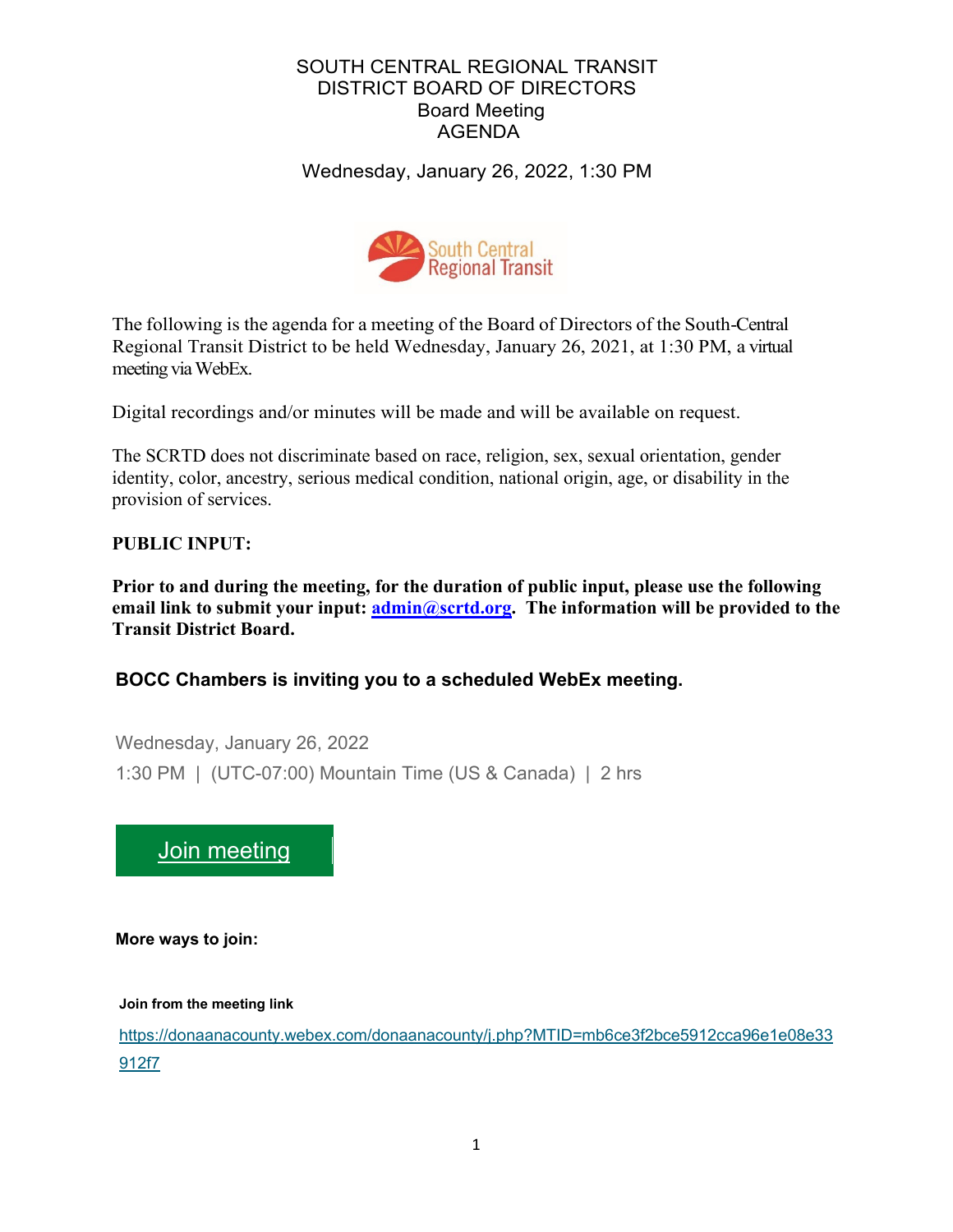#### **Join by meeting number**

Meeting number (access code): 2453 001 0802 Meeting password: R2SusbGbR58

### **Tap to join from a mobile device (attendees only)**

[+1-415-655-0003,,24530010802##](tel:%2B1-415-655-0003,,*01*24530010802%23%23*01*) US Toll

#### **Join by phone**

+1-415-655-0003 US Toll

[Global call-in numbers](https://donaanacounty.webex.com/donaanacounty/globalcallin.php?MTID=m9fcb493454c0d09ba3d8caabe564098e)

### **Join from a video system or application**

Dial 24530010802@donaanacounty.webex.com You can also dial 173.243.2.68 and enter your meeting number.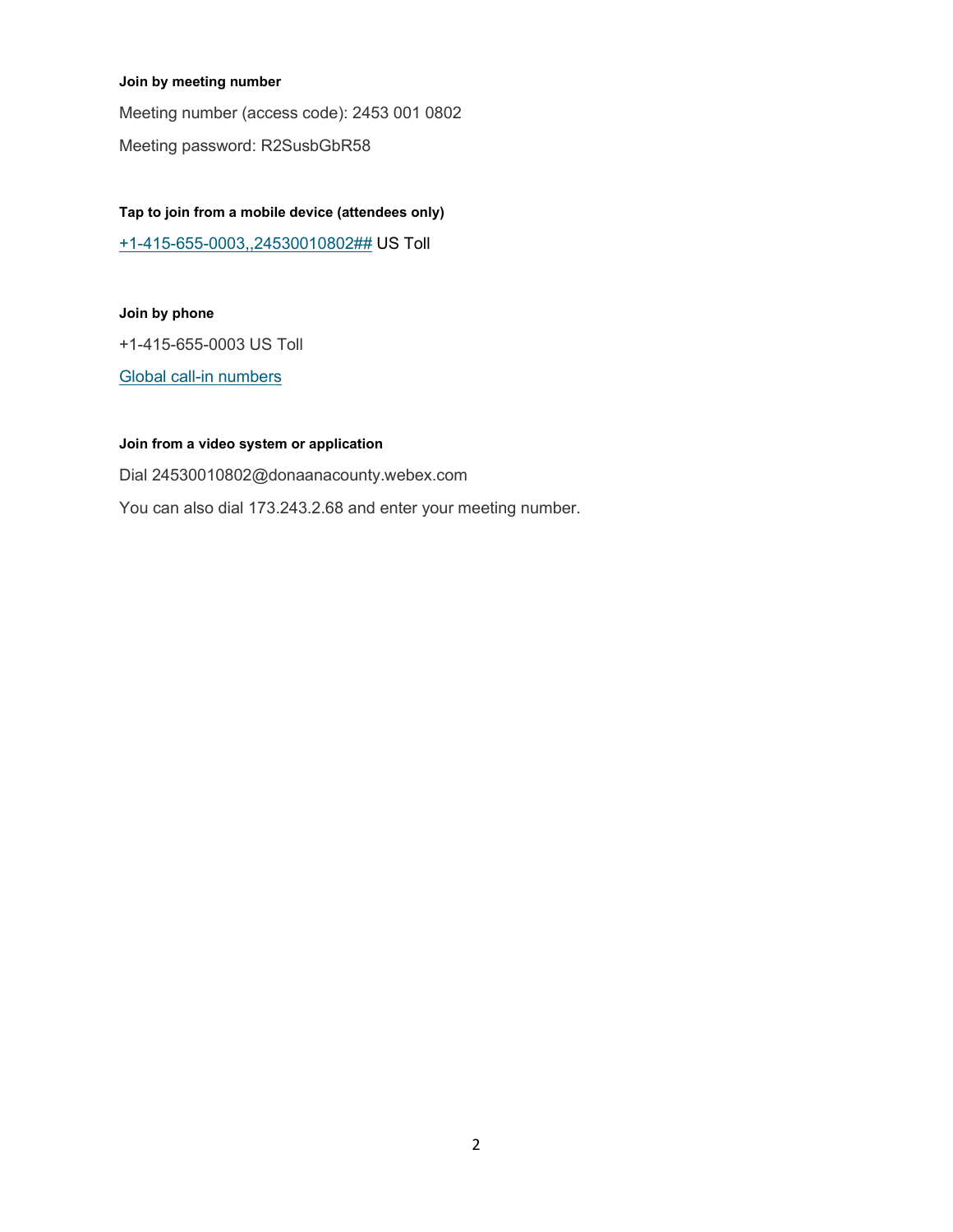# **SOUTH CENTRAL REGIONAL TRANSIT DISTRICT Board Meeting Wednesday, January 26, 2022 – 1:30 PM (MST) Dona Ana County Government Center 845 North Motel Boulevard Las Cruces, New Mexico 88007**

# **AGENDA**

- 1. Call to Order
- 2. PledgeofAllegiance
- 3. Roll Call
- 4. Approve agenda
- 5. Public Input
- 6. Approval of SCRTD Meeting Minutes of November 24, 2021
- 7. Executive Director's Report David Armijo
- 8. Annual Officer Board Appointments and Approval of Resolution Board Chair
- 9. A Resolution approving the SCRTD Meeting Schedule for the Year 2022 Board Chair
- 10. Discussion and Approval of Resolution for Second Quarter Financial Report Adam Shea
- 11. Discussion and Approval of Budget Adjustment for Fiscal Year Budget FY2021-2022

12. Discussion and Approval of Resolution for Zia Therapy Agreement FY2021-2022 in support of NM DOT Grant for local match to cover farebox – Adam Shea

13. Discussion and Approval of Resolution to Amend Dona Ana County 2021-2022 MOU Operating Agreement – David Armijo

14. Legislative Capital Outlay Request FY2022 – David Armijo

15. Board Comment

16. Adjourn - **Next Meeting February 23, 2022**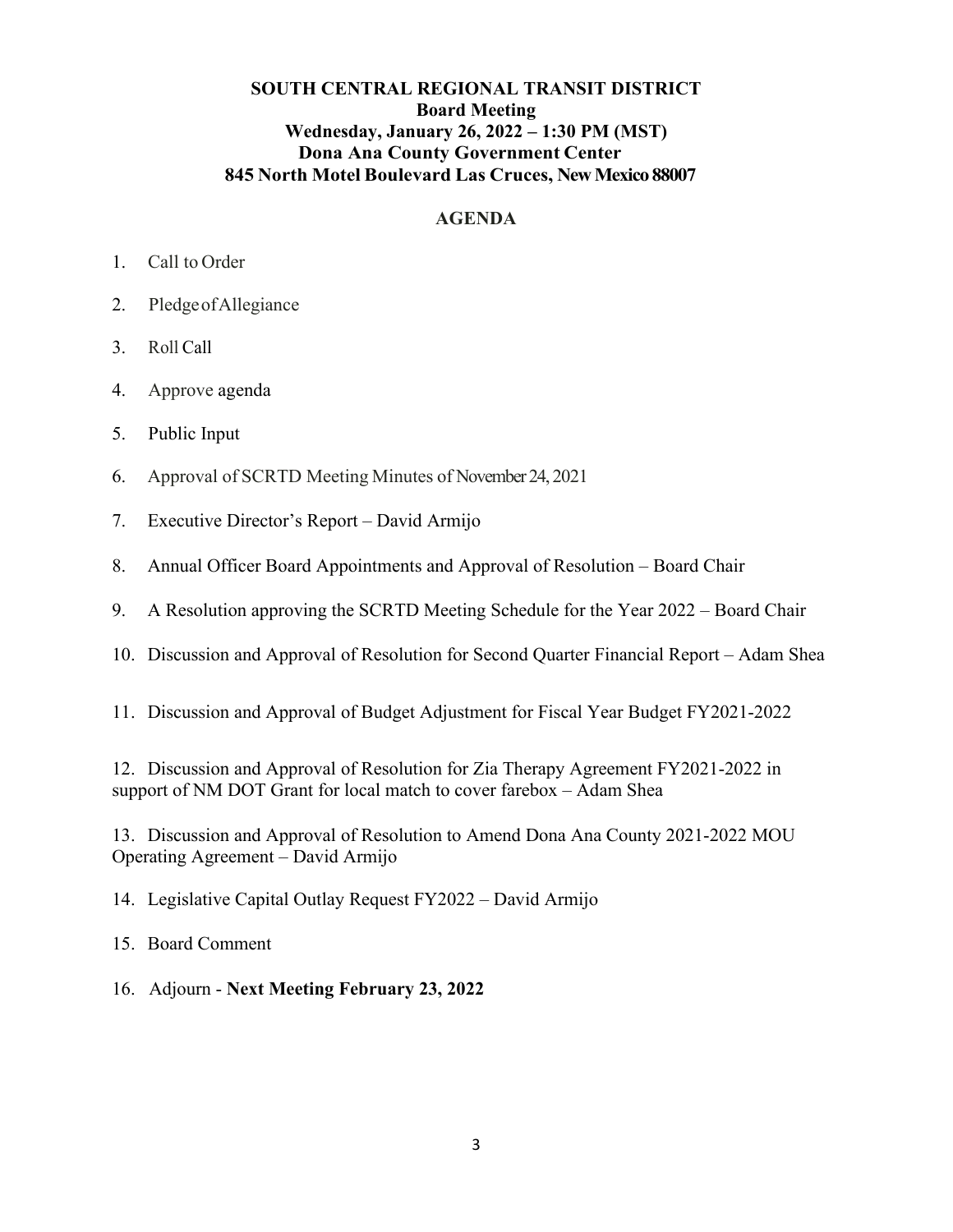# **South Central RTD Board of Directors Meeting Wednesday, November 24, 2021 - 1:30 PM Dona Ana County Government Center 845 N. Motel Blvd., Las Cruces, NM 88007**

# **MINUTES**

### **MEMBERS PRESENT:**

Javier Perea, RTD Chair, City of Sunland Park Nora Barraza, RTD Vice Chair, Town of Mesilla Majorie Powey, Village of Williamsburg (departed approximately 2:30) Lynn Ellins, Doña Ana County Diana Trujillo, City of Anthony Edna Trager proxy for Cathy Harmon, City of Elephant Butte Yvonne Flores, City of Las Cruces

# **MEMBERS ABSENT:**

James "Slim" Whitlock, Village of Hatch Sharon Thomas, Citizens Advisory Committee

- **SCRTD STAFF:** David Armijo, SCRTD Executive Director Sara Vasquez, SCRTD Adam Shea, SCRTD
- **OTHERS PRESENT:** Becky Baum, RC Creations, LLC, Transcriptionist

# **1. CALL TO ORDER**

Chair Perea called the meeting to order at approximately 1:33 p.m.

# **2. PLEDGE OF ALLEGIANCE**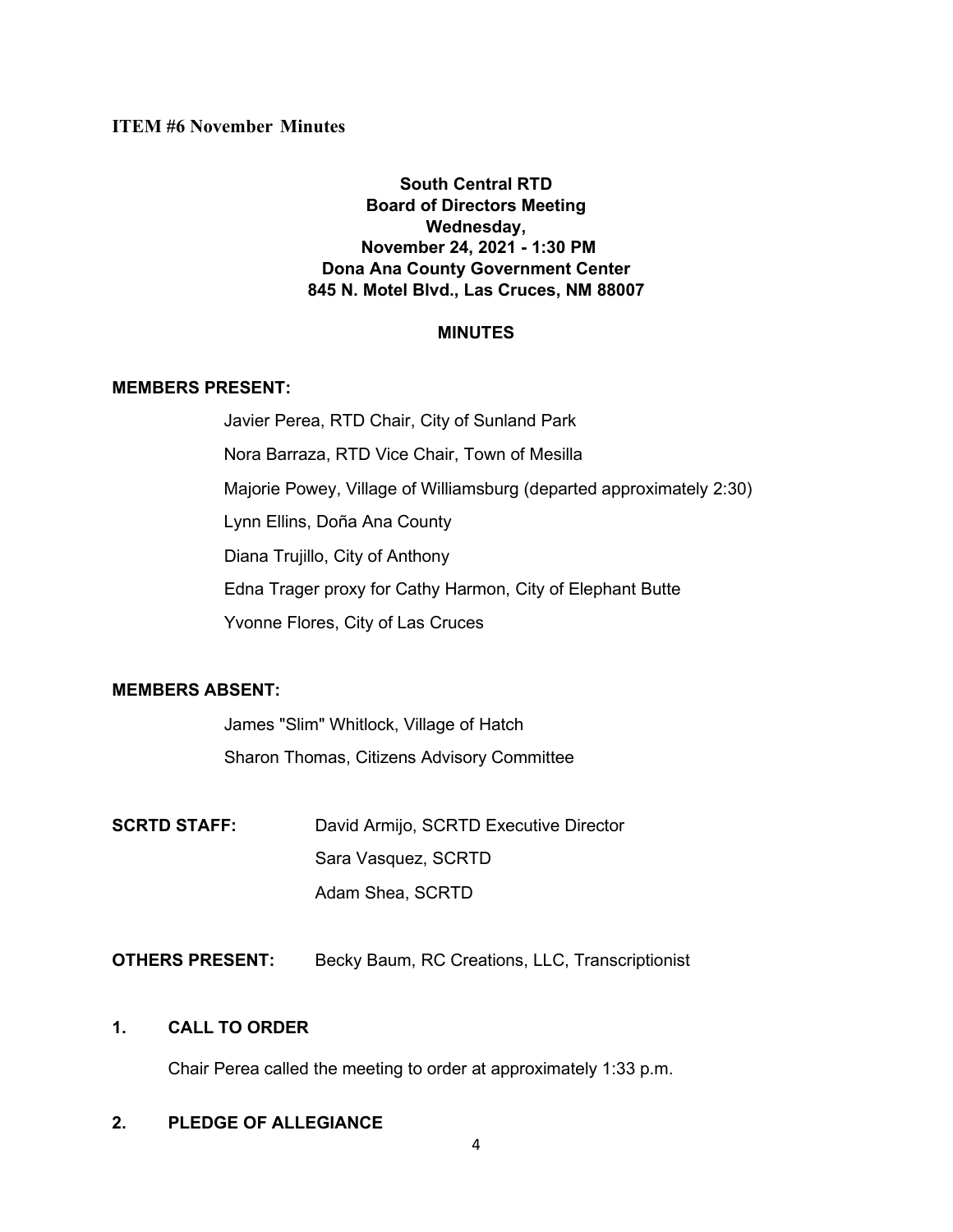# ALL STAND FOR THE PLEDGE OF ALLEGIANCE.

### **3. ROLL CALL**

A quorum was determined to be present.

### **4. APPROVAL OF THE AGENDA**

There were no changes to the agenda. Motioned by Nora Barraza, second by Lynn Ellins. Passed unanimously.

### **5. PUBLIC INPUT**

There were none.

### **6. APPROVAL OF SCRTD MEETING MINUTES OF October 27, 2021**

There were no changes to the minutes. Motioned by Lynn Ellins, seconded by Nora Barraza. Passed. Cathy Harmon abstained.

# **7. EXECUTIVE DIRECTOR'S REPORT**

David Armijo gave the Executive Director's report. Ridership, the orange route was removed as that contract is still pending and will be addressed in the future. Ridership continues to increase, right at 6,000. The newest Copper line carried 128 this month. Yellow route is increased at 3,062.

Fleet update, there are huge delays. There are three buses on order to hopefully be delivered after the first of the year, three vans also for initiating the van pool program.

The capital projects are moving forward. There is pricing on the Anthony garage renovation, expanding the doors to maintain some of the larger equipment. More details on this will be given early next year. Bus stop replacement has begun of ordering the poles. Begin putting new stops sites on the Chaparral service area, Turquoise line. And then the next priority will be the Copper line. There are approximately 240 stops to be replaced during the winter. Also, a bush shelter program which was begun this week.

Lastly the annual state legislative request. This year maybe a different approach. When there is money available look at getting funds to buy new equipment as we go. Also, there is equipment coming in, but the local match is coming from the local funds from Doña Ana County and the membership fees. Perhaps that would be a better request for the legislature to ask them to give the local match to partner with SCRTD to acquire the capital projects. This would free up some money in the budget for reserves or other programs.

There was a question about RTD going north. There has been submission for funding in the grant application for 2023 which will be known probably in June and hopefully the funds available in October 2022. Depending on how money becomes available, that might give some opportunity to look at the overall budget in the current year or new year beginning July and see to put service north.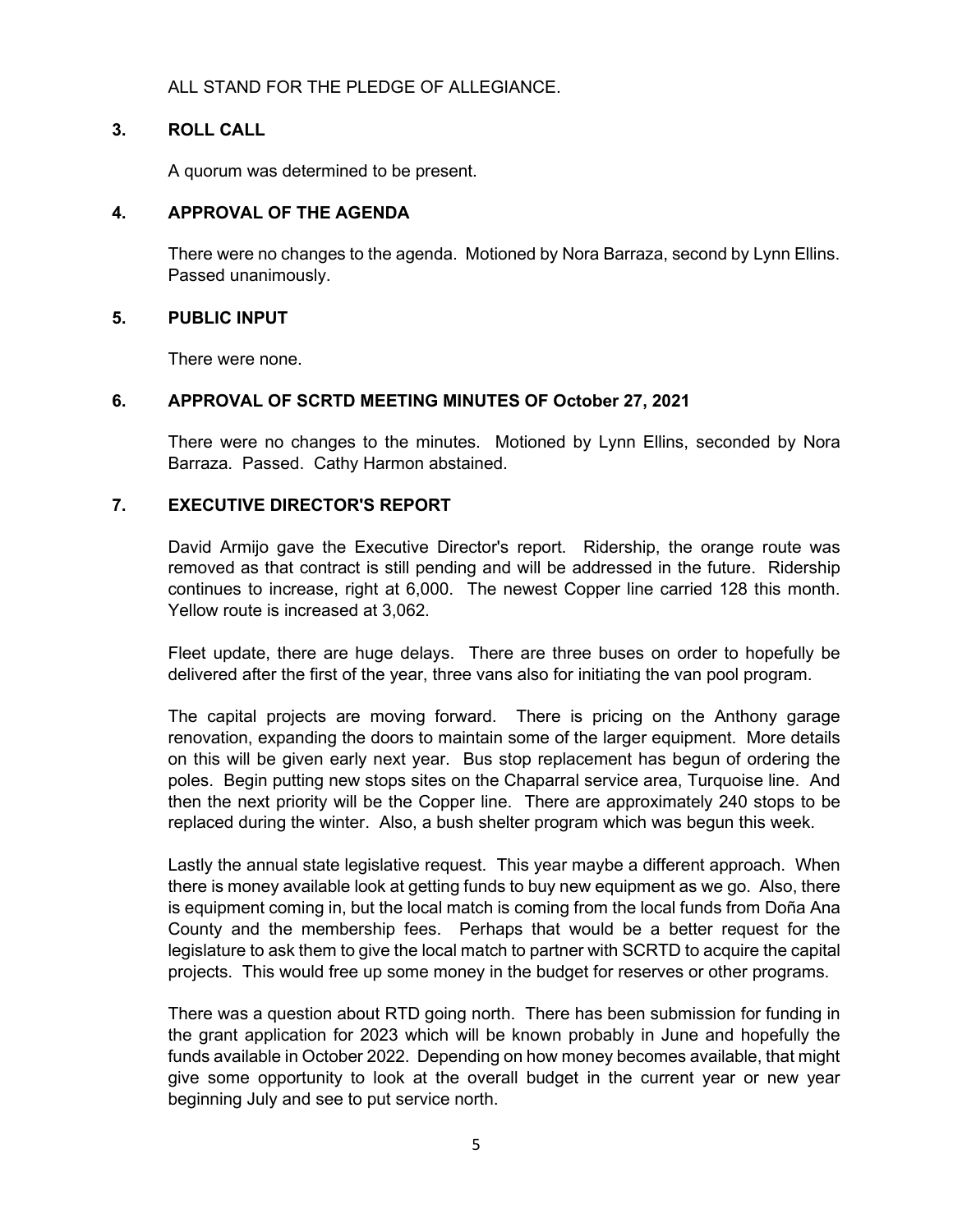# **8. DISCUSSION AND APPROVAL OF SUN METRO SERVICE EXPANSION POLICY (SEP):**

Major issues are what is the urbanized area (UZA) to fund, what is the annual funding portion for New Mexico, what are the actions Sun Metro wants to do as the designated recipient, how RTD would get funding through the process in becoming a direct recipient, and actions by Sun Metro, El Paso, and next steps. RTD has services to northeast El Paso, west side El Paso, and downtown El Paso which are part of the El Paso UZA. Las Cruces is within the Mesilla Valley Metropolitan Planning Organization which is smaller and receives smaller funding versus the El Paso MPO and therefore the RTD could share in some of that. A UZA formula is based on population and ridership. This money would only be for 5307 funds. El Paso/Sun Metro is the grant recipient. The idea was that El Paso would use the fundings coming in from New Mexico to provide services in New Mexico which in fact they did not do that. To be able to share that money but to meet their policy. Sun Metro is requesting on an annualized basis is to submit a proposal requesting the funds and requesting them to release the funds through a process called a "split letter." Sun Metro requested RTD to submit a resolution that is going to commit RTD to transit funding. The commitment would be the local match which is 20%. A some point a paratransit service agreement, and a three year transit development plan and for the service area in the southern part of Doña Ana County including Chaparral, Anthony, and Sunland Park. This would include the Turquoise Route, Purple Route, Yellow Route, and Silver Route. Plan would include miles of service, hours of service, cost of the service, how many bus stops, fuel, costs, vehicles, and then break it down to each of the three years.

Then a plan to submit, execute an SEP agreement. Sun Metro would define the method in terms of expansion in that jurisdiction. The service expansion would involve the RTD becoming a direct recipient. Sun Metro upon approval of this process would provide the FTA (Federal Transit Administration) in Ft. Worth, Texas with what is called a "split letter, and that means El Paso would get the \$13.8 million and SCRTD as the only player in the southern part that is a transit provider would get \$551,594.00. These funds would only be available for the southern areas of the county previously mentioned.

The SCRTD would do a resolution to allow it to go forward with the split letter agreement that has been approved by Sun Metro through their action earlier this month. For Fiscal Year 2023 would need a full service expansion plan to be developed to be done September 1 through March 30. There is a deferral by Sun Metro for the current fiscal year of 2022 which is now currently. Should the SCRTD receive these funds it would allow reallocation of some funds.

Sun Metro has authority over the money provided by Congress and through the FTA on an annualized basis. Sun Metro also identified other opportunities in the UZA. A part of the RTD could become part of Sun Metro and would be quite complicated as created by action of the State of New Mexico in an intergovernmental agreement in 2003. Also provide sale tax initiative to the region as they have a sales tax and we do not. Second can do what Sunland Park was doing and become a contract and allow Sun Metro to do it. That did not work well for Sunland Park because the cost was higher than the actual cost of service. Third would form a local government corporation with Sun Metro and establish our own board to oversee this service, funding mechanisms in the UZA. The last one is SCRTD become a direct recipient where Sun Metro may share the FTA section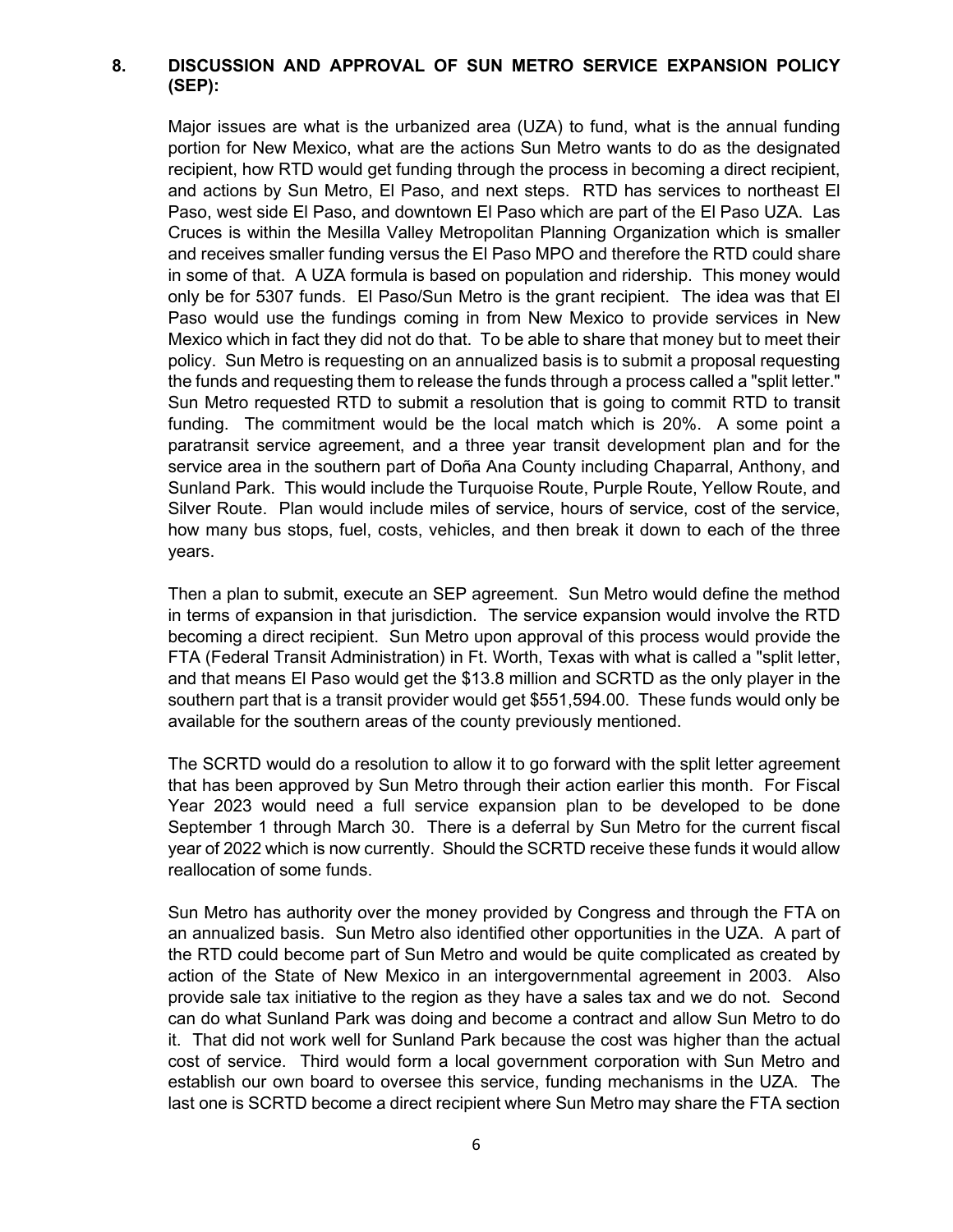funds with the SCRTD as an eligible recipient. With this RTD would be qualified for any funding program that is within the region. An example would be paratransit, demand type response services. New Mexico does not provide operating money. This would allow operating money, capital money, etc. Possibly 5310 and other grants as well.

Sun Metro has recommended to their board and been approved to grant an exception to the policy to allow SCRTD 12 months to complete the process outlying in the service expansion plan and provide a split letter for funding as of now. As a direct recipient the RTD is still limited in the funding to go after until El Paso has decided how they are going to spend it. The 5307 has become a capital only program. There are provisions in 5307 to swap money for either senior disability program or maintenance. Maintenance includes fuel and facility and labor to capture some of the dollars. RTD may only be able to get capital money which would limit the ability to have enough excess cash for operations to be able to expand to the north in the Sierra County.

The 5339 is similar to 5307, but specifically for bus capital and facilities. It is a smaller grant program, but approximately just under \$100,000.00 a year. Sun Metro added Section D in the plan in order to address the use of 5339, bus and facility capital and decided to reserve these funds for the designated recipient which is Sun Metro. The only way we could access the New Mexico funding portion of the region for 5339 would if we became a designated grant recipient. That will take a big effort. Only get an opportunity to request from the governor of the state once every 10 years, and the timeline is when a state has just passed and taken on a new 10 year census, which was done very recently. The window of opportunity is this coming year. Need to meet with the governor, senators, and others to work the process. Because in a multijurisdictional area, it would mean not only would the governor of New Mexico have to agree, so would the governor of Texas. Attorney Anthony Anderson in Washington, DC has been consulted and feels the process is going well. This would entail a different resolution at a different meeting than the current one for Sun Metro.

Javier Perea requested to add to now be it resolved, an additional "be it further resolved that the Executive Director is authorized to pursue making the SCRTD a direct recipient for any funding the SCRTD is eligible for."

Amendment motioned by Yvonne Flores, seconded by Diana Trujillo. Passed unanimously.

Motioned by Yvonne Flores, seconded by Diana Trujillo. Passed unanimously.

# **9. DISCUSSION OF PAYROLL SERVICE ALTERNATIVES**

Adam Shea discussed improving the payroll process in time, effort, and cost. The current process is ADP and there are limitations within the RTD environment. Every payroll has to pull the hourly employees from the timekeeping system When I Work app that the drivers and mechanics use. Then consolidate that and put that into a particular spreadsheet to narrow down the calculation for the retirement through the Public Employees Retirement Association (PERA). This then has to be edited in the ADP system for processing payroll. The PERA has to be entered for the employee and employer match. It takes two days at a minimum to process payroll due to consolidation of hourly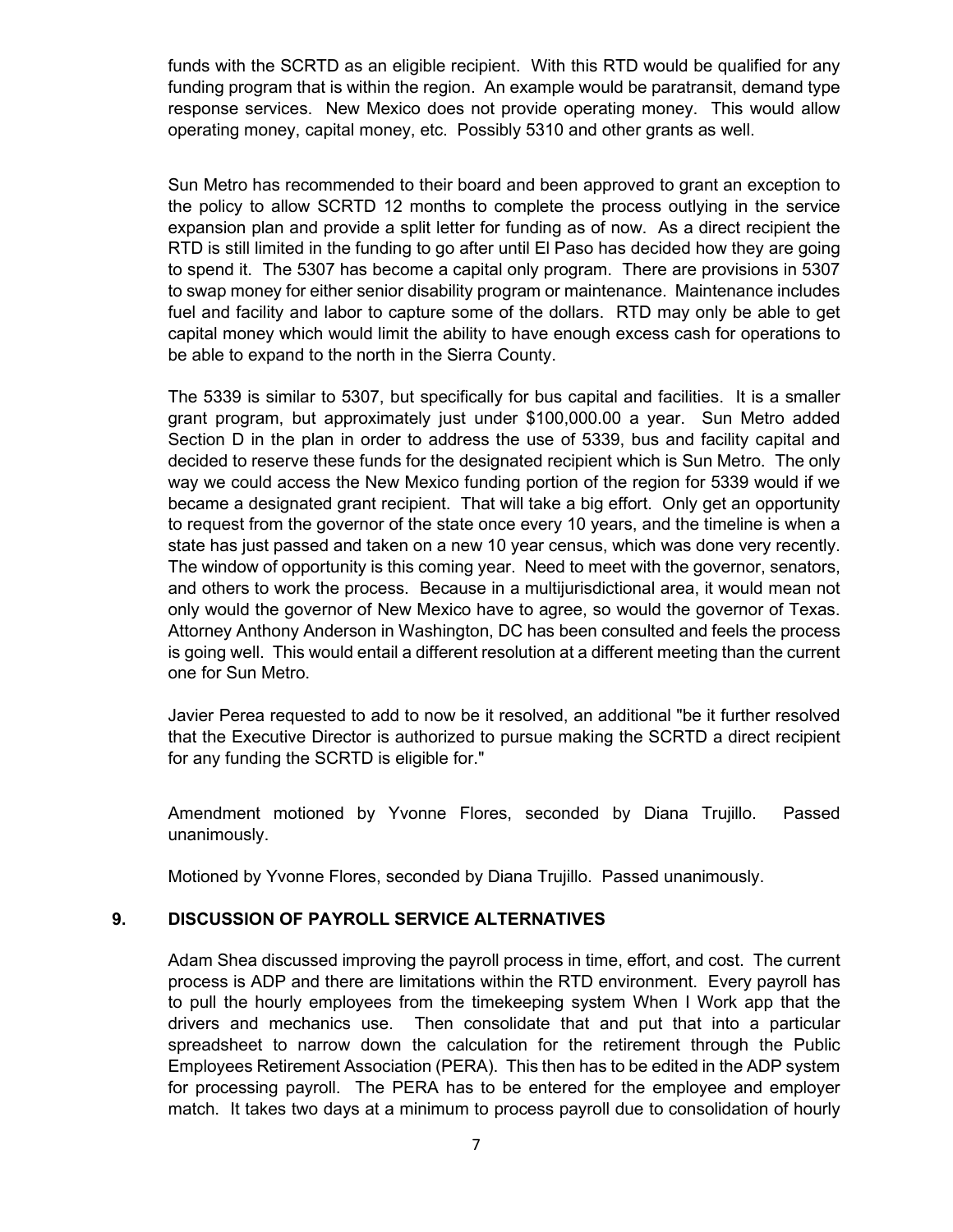time from one system into a spreadsheet and coming with the calculation from PERA, getting all the approvals because it has to be approved by the transit supervisor as well as the employee, and then take that information and plug it into ADP, make changes as far as PERA, and process the payroll.

A spreadsheet was shown of the current process and software, and then three new possible processes and software that could be used to decrease time and effort and make the payroll process smoother and a bit cheaper. Payday HCM was recommended, which Adam is familiar with, also the timekeeping system can be uploaded directly into the payroll system. It will calculate the PERA correctly without separate calculation. It will submit the new hirer reporting. Also have an option for an employee benefits portal, so for the annual enrollment in October, the employee can access and update their benefit enrollment. He will be able to download information directly into the Aplos accounting system. This change would be recommended as of January 2022.

General agreement for Payday HCM would be the appropriate direction and that this item could be an internal process but to keep the Board abreast of how it was working.

# **10. BOARD COMMENT**

It was suggested service to the north should be a priority, T or C, Elephant Butte, Williamsburg, Hatch. The RTD is certainly on track for this. The process of Sun Metro and receiving those funds would then free up some other monies. And ready to submit first drafts of the 2023 budget in February. Finally, what happens in June when the state gives the funding allocation. We are currently the third of four transit districts for funding. The two northern districts have their own dedicated sales tax which is why they are able to run more services in more places. The southeastern transit district in Deming has a of different funding groups but they do not have a dedicated funding source either. Until last year we would get less money than the southeastern transit district. Possibly need to get more political to "get our fair share." Sierra county is the only county on the I-25 area that does not have public transit component. Vanpools might be an interim solution in the next year if not able to get more money from the state.

# **11. ADJOURNMENT - Next meeting December 22, 2021**

\_\_\_\_\_\_\_\_\_\_\_\_\_\_\_\_\_\_\_\_\_\_\_\_\_\_\_\_\_\_\_\_\_\_\_\_\_\_

**Chairperson**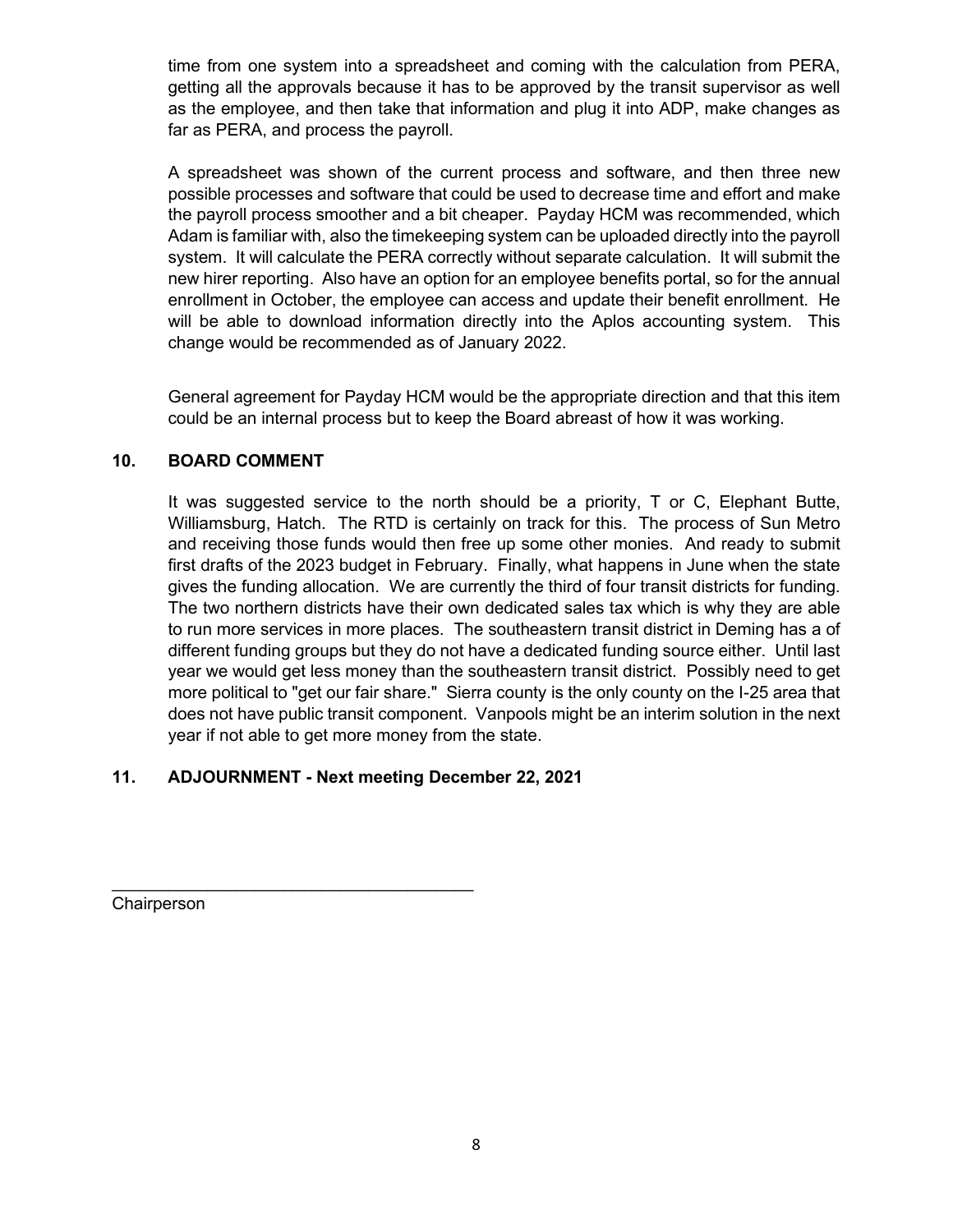# **ITEM #7 – EXECUTIVE DIRECTOR'S REPORT – David Armijo**

The report will be an overview of activities experienced in the past thirty days and projects under development in the next thirty to sixty days.

# **Action**

An oral report will be provided at the meeting.

**ITEM #8** Annual Officer Board Appointments and Approval of Resolution

# **Background**

The District is required through its bylaws to elect and appointment new officers annually.

# **Discussion**

The Board will discuss and consider prospective candidates to service in the positions of Chair, Vice Chair, Treasurer and Secretary.

# **Action**

Approve new Officer's to serve for calendar year 2022.

**ITEM #9** A Resolution approving the SCRTD Meeting Schedule for the Year 2022

# **Background**

The District is required through its bylaws/state law approve its annual meeting schedule.

# **Discussion**

The Board will discuss and consider approval of the proposed meeting schedule which is on the fourth Wednesday of the month with the meeting to be held in the Dona Ana County Government Center's Commission Chambers.

# **Action**

Approve the meeting schedule for calendar year 2022.

**ITEM #10** Discussion and Approval of Resolution for Second Quarter Financial Report

# **Background**

The District coordinates with the New Mexico Department of Finance Authority (DFA) for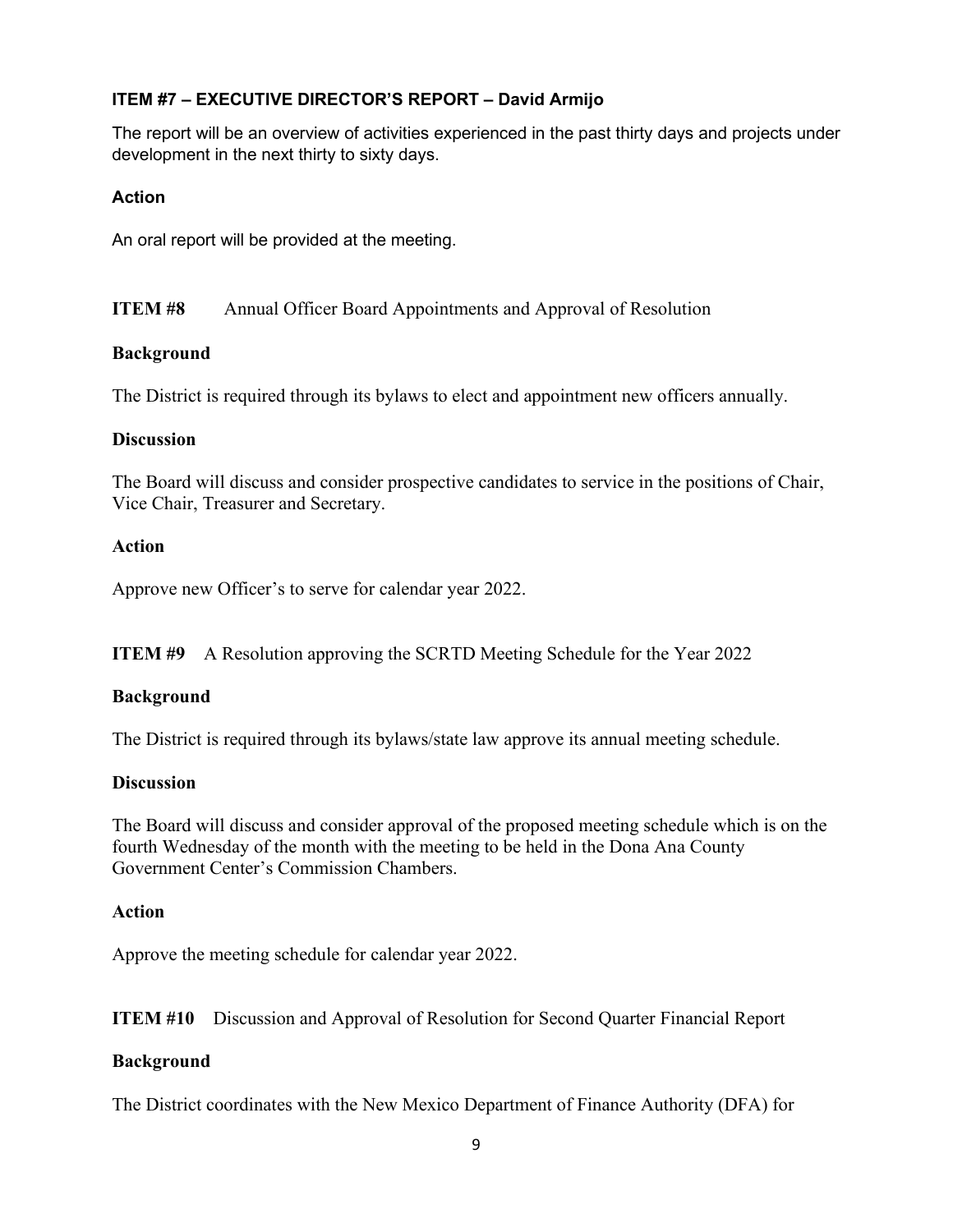approval of the annual budget and quarterly reporting.

# **Discussion**

District staff are providing for the Board review the second quarter financial report. A verbal presentation will be provided along with the written report provided in the agenda package prior to the meeting.

# **Action**

Approve Resolution approving the Second Quarter Financial Report.

**ITEM #11** Discussion and Approval of Budget Adjustment for Fiscal Year Budget FY2021- 2022

# **Background**

The District submits quarterly updates on the progress of the budget and provides the annual budget for review by the New Mexico Department of Finance and Administration. The quarterly financial report includes both expenses and revenues.

# **Discussion**

The District continues to be challenged by the Covid19 pandemic. This includes rising costs to fuel and other program prices. Recruitment and maintaining staffing levels has been difficult during the past quarter. The District is fully staffed in the operations and maintenance sections. The District is operating five percent below budget for the year. Adjustments to labor costs, and lower than expected insurance costs will be reallocated to other accounts that require added funding to complete the balance of the fiscal year.

# **Action**

Approve the second quarter budget adjustment for Fiscal Year Budget FY2021-2022.

**ITEM #12** Discussion and Approval of Resolution for Zia Therapy Agreement FY2021-2022 in support of NM DOT Grant for local match to cover the farebox.

# **Background**

The South Central Regional Transit District (SCRTD) contracts with Zia Therapy to operate a contract service between Alamogordo to Las Cruces during weekdays with connecting service to both RoadRunner and SCRTD services. The City of Las Cruces supports this initiative and has entered into an annual service agreement sharing the cost for this service. The New Mexico Department of Transportation (NMDOT) provides funding for annual operations of this service. During the past two years, the NMDOT through federal grants has supported the service operations with 100 percent of the operating cost. This has reduced the annual contract cost for this service.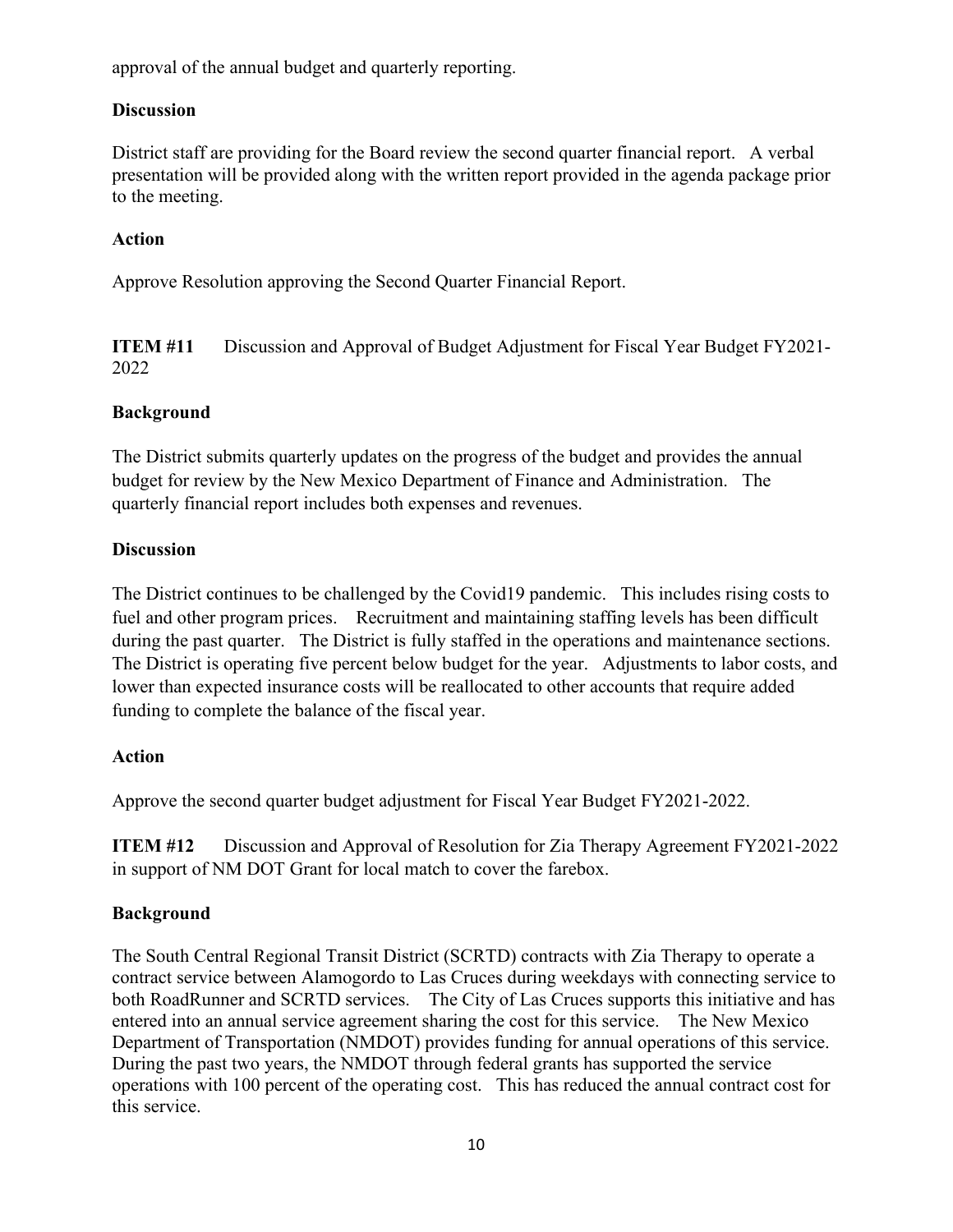# **Discussion**

The contract proposes that ZTrans will operate transit services on the Orange route operating between Alamogordo to Las Cruces. This includes operating a service with three round trips daily from Monday through Friday.

The contract request by Zia Therapy is to support the farebox subsidy proposed for the route. The District paid for a portion of the cost last year. This year's request is for \$3,254.80, paid quarterly.

# **Action**

Approve Resolution approving the Zia Therapy Service Contract in the amount not to exceed \$3,254.80.

**ITEM #13** Discussion and Approval of Resolution to Amend Dona Ana County 2021-2022 MOU Operating Agreement

# **Background**

The South Central Regional Transit District (SCRTD) and Dona Ana County have an annual MOU Operating Agreement that supports the region's transit operations by providing funding to match New Mexico State and Federal grants that enhance funding for transit.

# **Discussion**

The District is requesting that the County approve an amendment to the annual operating agreement. The District is experiencing higher than anticipated fuel costs. Fuel costs rose by 26 percent last year and have risen by an additional 58.7 percent in the current fiscal year. The District has addressed this rise in cost by increasing its budget by over 50 percent in the past two years. The District has controlled fuel use during the past three months with reduced fuel per month but with rising unit costs for fuel cumulative costs have continued to rise. Currently the funding shortfall of \$83,729.49 is projected for this fiscal year.

# **Action**

Approve Resolution approving the amendment to the Dona Ana County MOU Operating Agreement with SCRTD.

# **ITEM #14** Legislative Capital Outlay Request FY2022

# **Background**

The District works with its Legislative Delegation each year to consider providing capital funding for projects that supports transit service operations in Dona Ana County with connection service to other county and municipal transit service operations. These funds maybe used to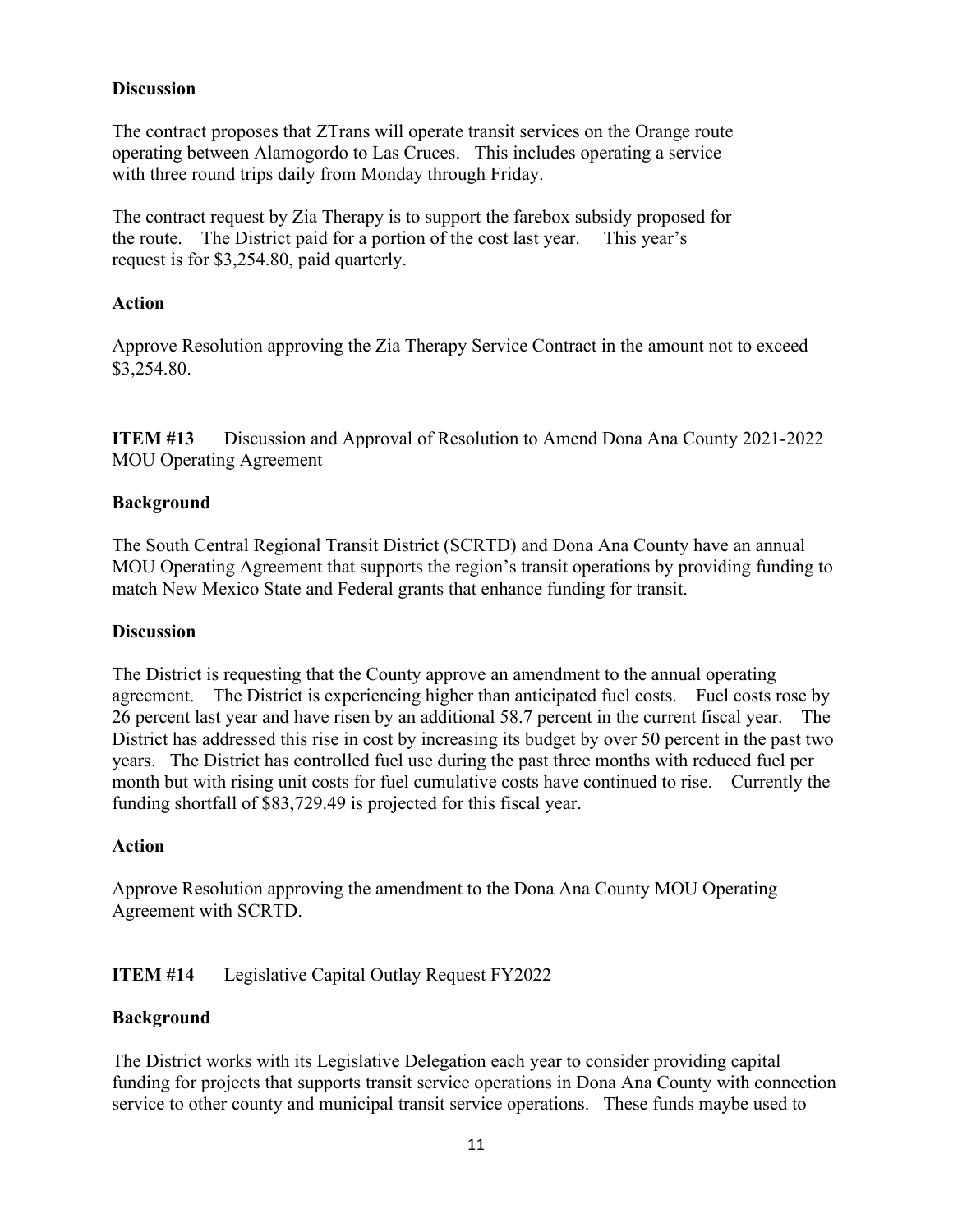match federal grant funds that leverages the District's capital program.

# **Discussion**

The District developed and approved a Ten Year Finance and Service Plan in 2021. The plan provides an assessment of the District's Fleet Plan identifying the need to replace some buses after 2022. More specifically, the buses purchased in 2015 are now approaching 280,000 miles on average and will need to be replaced in 2023. Replacement of these buses is a high priority.

The prices for purchase of buses have risen from \$98,000 per bus pre-pandemic to \$138,000 for three buses currently on order. The pandemic has caused significant delay in the process to order buses as well as the average cost per bus. Consequently, funding from local, state, and federal sources will be required and these five buses may cost over \$155,000 each for a total cost of \$775,000.

This years request is for \$225,000 to help cover the local match required to support the federal funds.

# **Action**

Discussion only.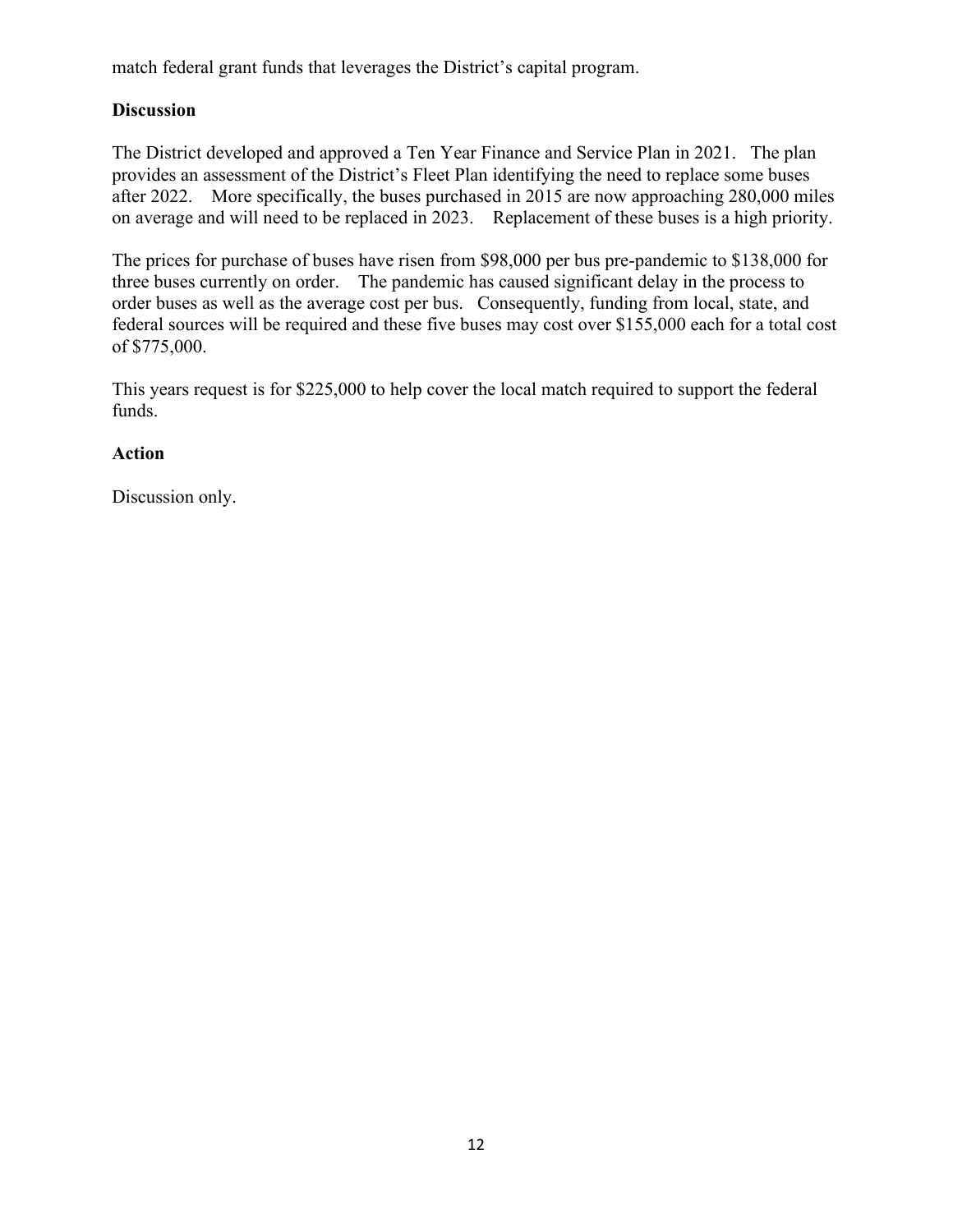#### **Resolution Number: FY22-11**

#### **A Resolution approving the Appointment of Officers, effective January 26, 2022**

**WHEREAS**, the South Central Regional Transit District Board of Directors met in a meeting Wednesday, January 26, 2022, in the Dona Ana County Offices, 845 N. Motel Blvd., Las Cruces, N.M.; and,

**WHEREAS** the South Central Regional Transit District appoints officers representing the positions of chair, vice-chair, treasurer, and secretary to serve for a period of one year.

**NOW, THEREFORE, BE IT RESOLVED** by the Board of Directors of the South Central Regional Transit District does hereby approve the Appointment of Officers effective January 26, 2022.

# **ADOPTED AND APPROVED THE 26th DAY OF JANUARY 2022.**

Javier Perea, SCRTD Board Chair

ATTEST: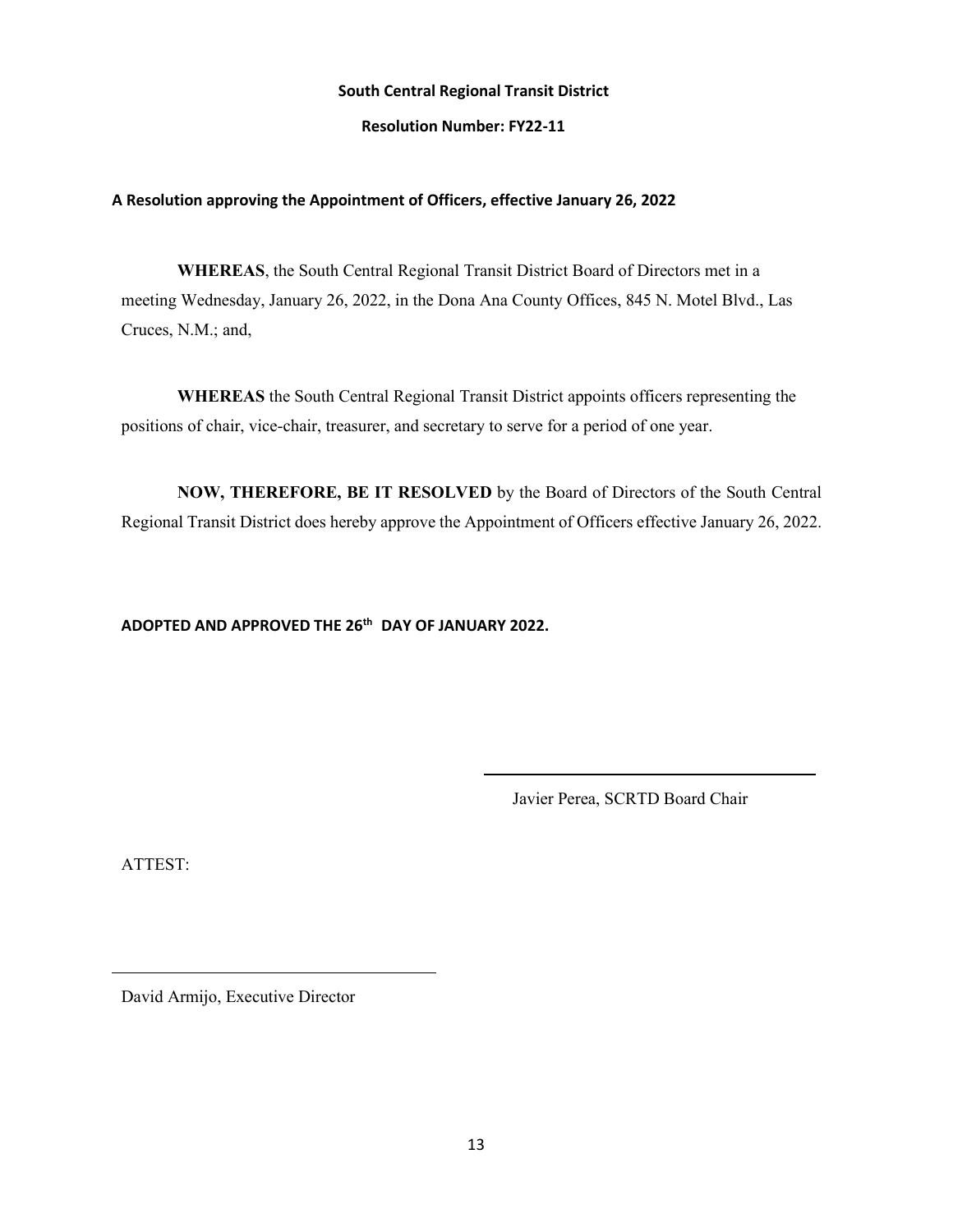#### **Resolution Number: FY22-12**

### **A Resolution approving the South Central Regional District Board Meeting Calendar for 2022.**

**WHEREAS**, the South Central Regional Transit District Board of Directors met in a meeting Wednesday, January 26<sup>th</sup>, 2022, in the Dona Ana County Offices, 845 N. Motel Blvd., Las Cruces, N.M.; and,

**WHEREAS** the South Central Regional Transit District Board accepts the monthly meeting calendar whereby the Board meets on the fourth Wednesday of each month at 1:30 p.m.; and,

**WHEREAS** the South Central Regional Transit District Board accepts the location of these meetings to be in the Dona Ana County Offices, 845 N. Motel Blvd., Las Cruces, N.M.;

**NOW, THEREFORE, BE IT RESOLVED** by the Board of Directors of the South Central Regional Transit District does hereby approve the Meeting Calendar for 2022.

**ADOPTED AND APPROVED THE 26th DAY OF January 2022.**

Javier Perea, SCRTD Board Chair

ATTEST: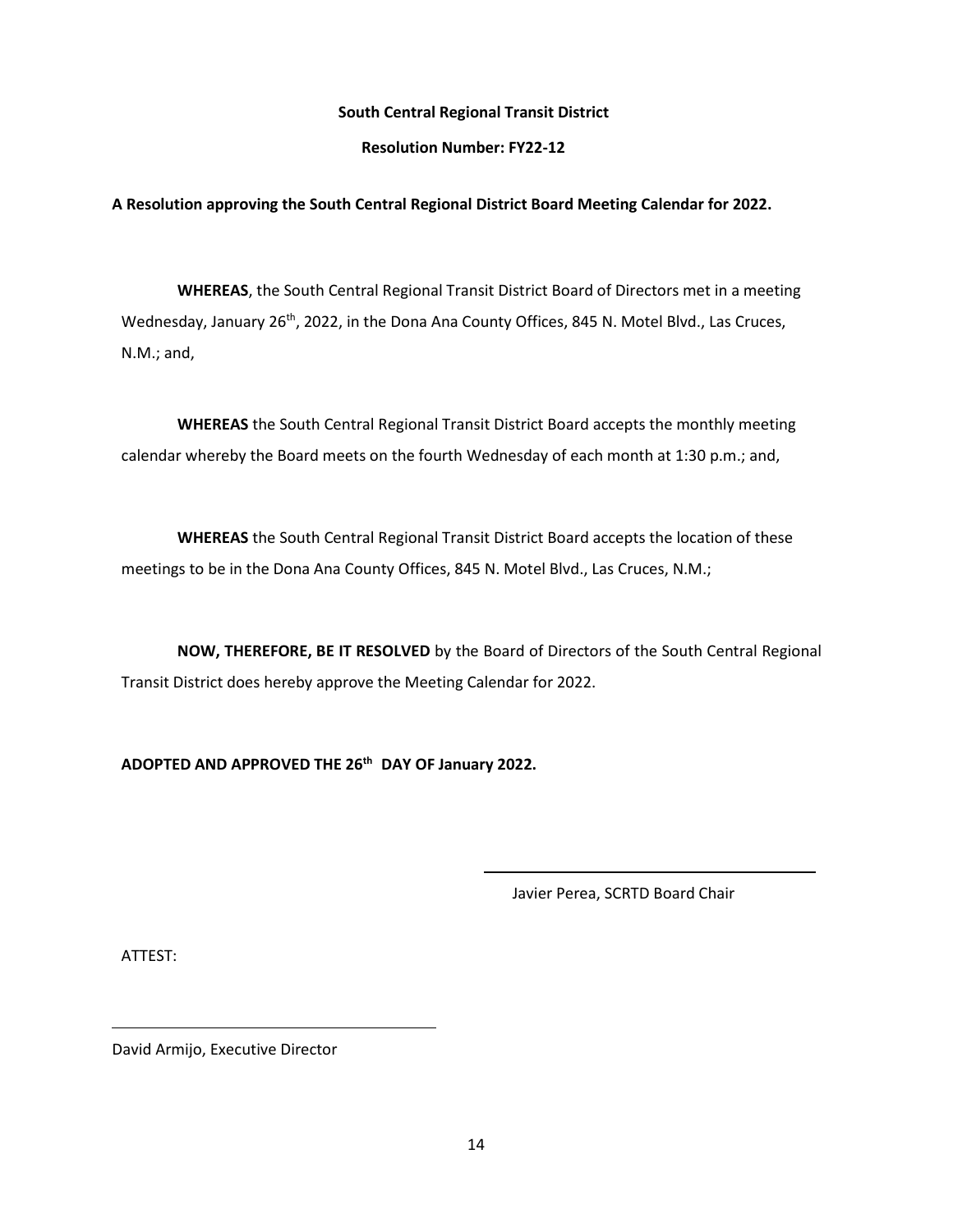**Resolution Number: FY22-13**

**A Resolution approving the Second Quarter Financial Report as approved by the South Central Regional Transit District Board:**

**WHEREAS**, the South Central Regional Transit District Board of Directors met in a meeting Wednesday, January 26<sup>th</sup>, 2022, in the Dona Ana County Offices, 845 N. Motel Blvd., Las Cruces, N.M.; and,

**WHEREAS** the South Central Regional Transit District approves the Second Quarter Financial Report for October 1<sup>st</sup> to December 31<sup>st</sup>, 2021;

**NOW, THEREFORE, BE IT RESOLVED** by the Board of Directors of the South-Central Regional Transit District does hereby approve the Second Quarter Financial Statements from October 1<sup>st</sup> to December 31<sup>st</sup>, 2021.

# **ADOPTED AND APPROVED THE 26th DAY OF JANUARY 2022.**

Javier Perea, SCRTD Board Chair

**ATTEST:**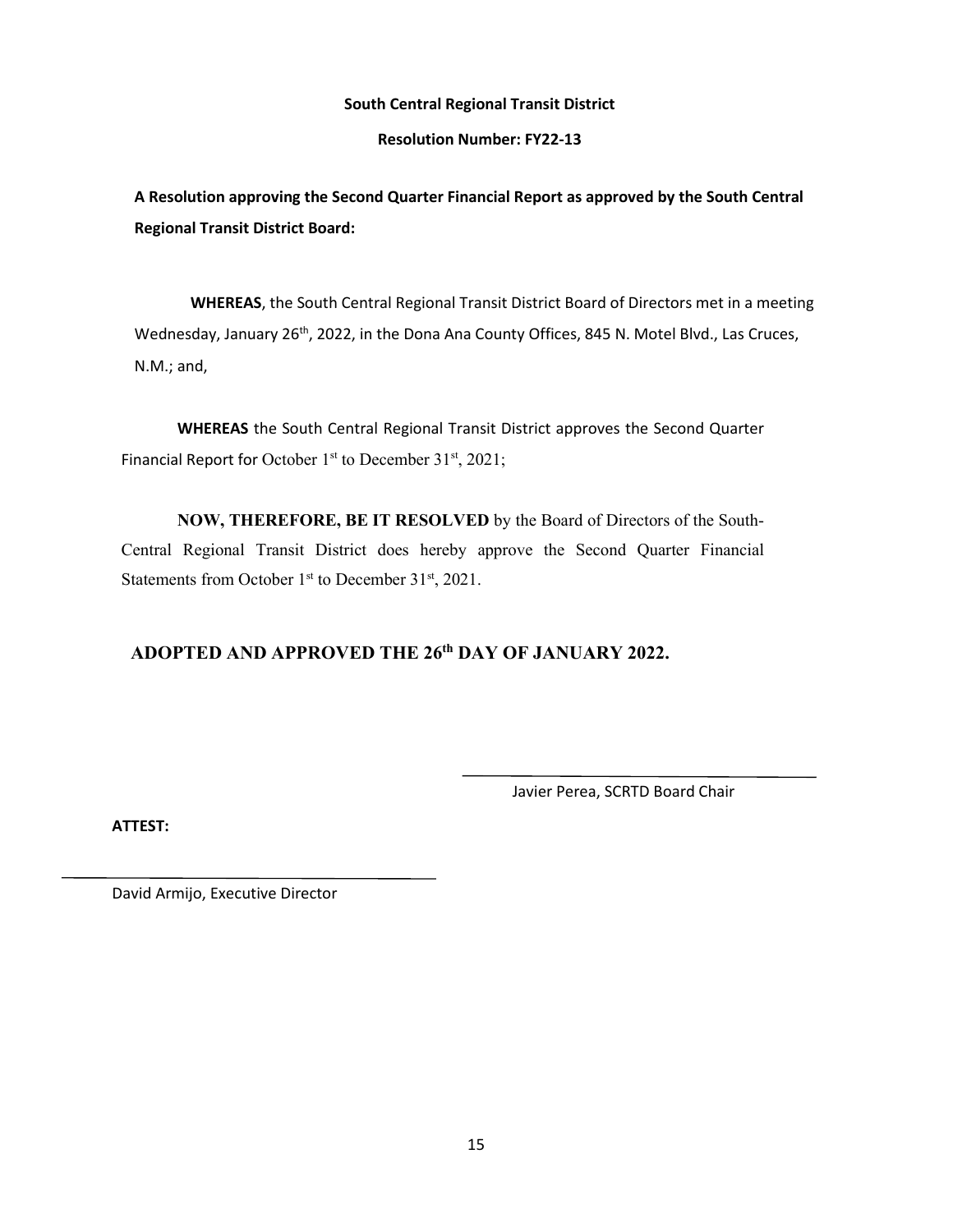**Resolution Number: FY22-14**

**A Resolution approving an amendment to the FY2021-2022 Financial Statements and Budget as of December 2021.** 

**WHEREAS**, the South Central Regional Transit District Board of Directors met in a meeting Wednesday, January 26<sup>th</sup>, 2022, in the Dona Ana County Offices, 845 N. Motel Blvd., Las Cruces, N.M.; and,

**WHERAS,** Staff provided details on amending the annual budget to better reflect the budget categories in the annual budget; and,

**NOW, THEREFORE, BE IT RESOLVED** by the Board of Directors of the South-Central Regional Transit District does hereby approve the Financial Statements and Budget as of January 26<sup>th</sup>, 2022.

**ADOPTED AND APPROVED THE 26th DAY OF JANUARY 2022.**

Javier Perea, SCRTD Board Chair

ATTEST: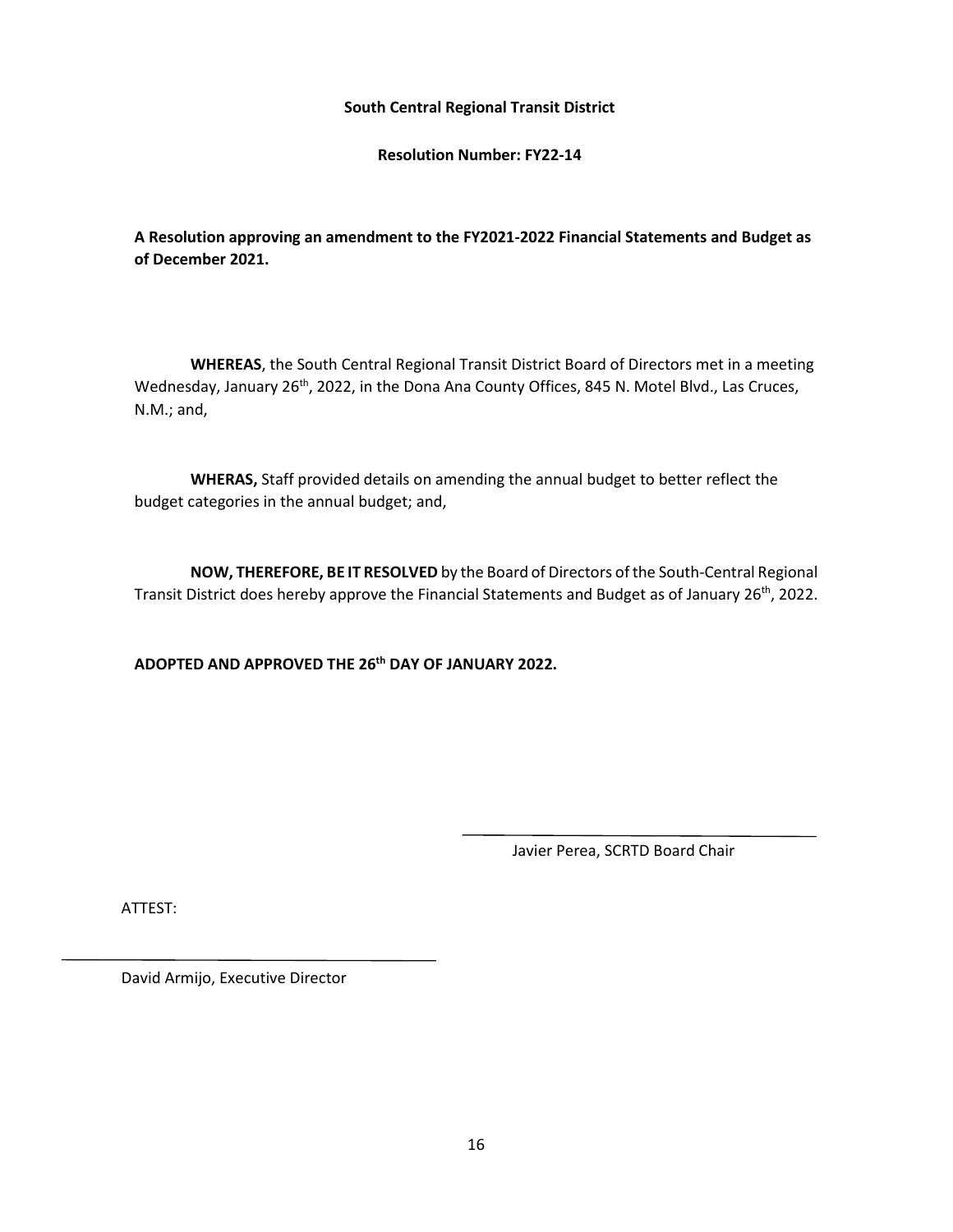# **South Central Regional Transit District Resolution Number: FY22-15**

# **A Resolution approving the one year contract with ZTrans for SCRTD for \$3,254.80**

**WHEREAS**, the South-Central Regional Transit District Board of Directors met in a meeting Wednesday, January  $26<sup>th</sup>$ , 2022, at the Dona Ana County Offices, 845 N. MotelBlvd., Las Cruces, N.M.; and,

**WHEREAS** the South-Central Regional Transit District Board of Directors approve a one year contract with ZTrans for the amount of \$3,254.80;

**WHEREAS** a new contract will be in effect from October 1, 2021, to September  $30<sup>th</sup>$ , 2022, with ZTrans operating transit services on the Orange route operating between Alamogordo to Las Cruces, operating three round trips, Monday through Friday;

**NOW, THEREFORE, BE IT RESOLVED** by the Board of Directors of the South-Central Regional Transit District does hereby approve the one year contract of the Z-Trans from October 1, 2021, to September 30, 2022.

# **ADOPTED AND APPROVED THE 26thDAY OF JANUARY 2022**

Javier Perea, SCRTD Board Chair

ATTEST: